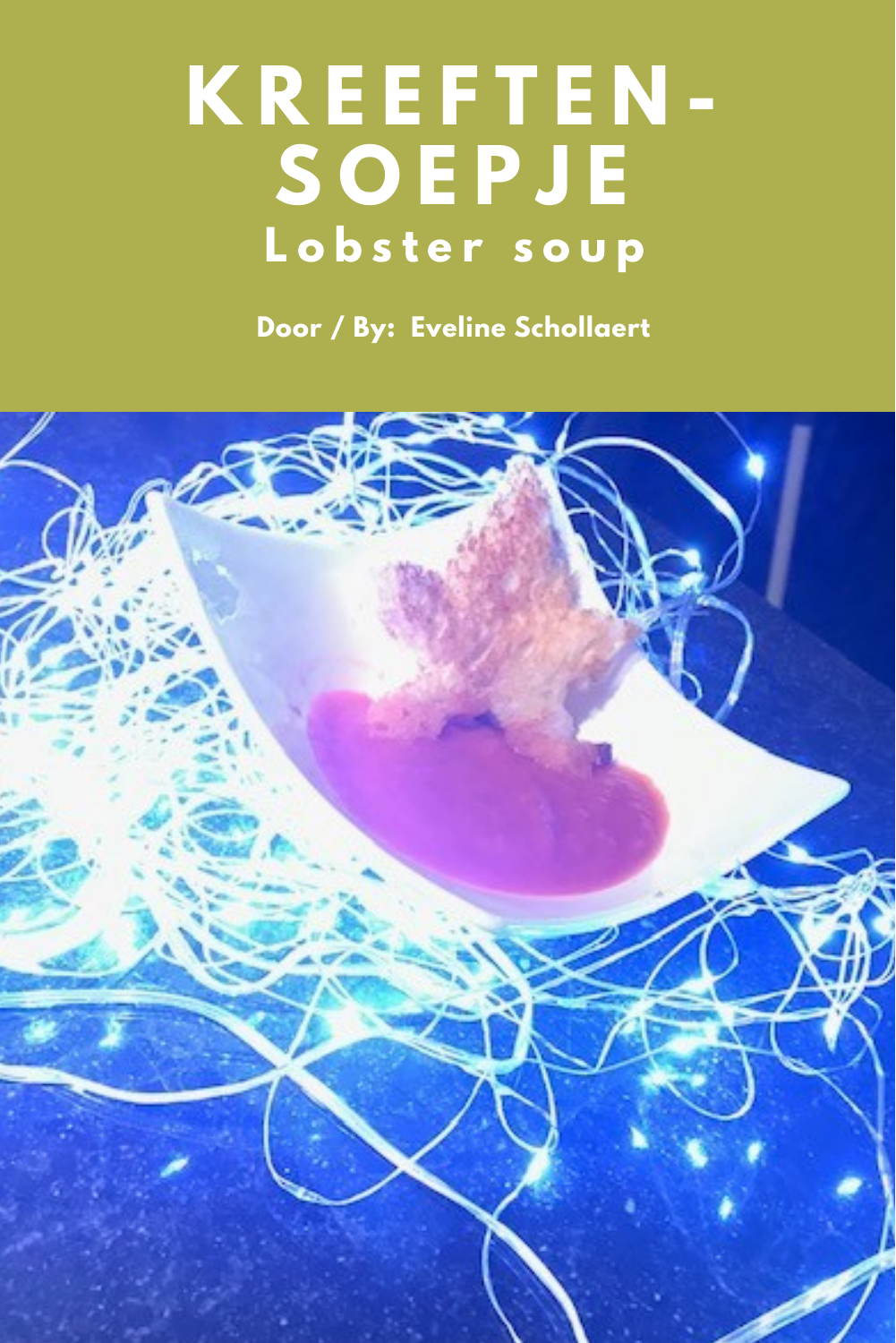

# INGREDIËNTEN

- 1 grote kreeft uit diepvriezer van Colruyt
- 1 dunne prei  $\bullet$
- 1/2 winterwortel
- 1 kleine ui
- 3 eetlepels olie
- 1 eetlepel tomatenpuree
- 1 flinke scheut Franse Cognac
- 30g bloem  $\bullet$
- 2dl droge witte wijn  $\bullet$
- 6dl visbouillon
- 1dl slagroom

#### BEREIDING

- 1.Ontdooi de kreeft. Snijd de scharen af en hak die doormidden. Snijd de kreeft in de lengte doormidden, verwijder het maagzakje voor in de kop en snijd de helften in grote stukken.
- 2. Snijd de prei, wortel en ui in grove stukken, was ze. Verhit de olijfolie in een grote pan en fruit er zachtjes de groente in aan, ze mogen niet bruin worden (maakt de soep bitter).
- 3. Voeg de stukken kreeft toe en laat ze al roerend 5 min. meefruiten. Voeg de tomatenpuree toe en fruit nog eens 5 min.
- 4. Flambeer het geheel nu met de cognac in de pan en houdt de pan schuin zodat de vlam erin kan slaan.
- 5. Strooi de bloem in de pan en roer alles flink om. Giet er de witte wijn en de visbouillon bij en laat de soep al roerend aan de kook komen. zet nu de pit klein en laat de soep zacht 30 min. trekken.
- 6. Zeef de soep en zoek de stukken kreeft eruit. pel ze en snijd ze in kleine stukjes. Voeg het kreeftenvlees bij de soep en roer er de room doorheen.

Om het in de kerstsfeer te baden en ook kindvriendelijk te maken, maken wij er crocque monsieurtjes bij, waarvan we sterrenvormen uitprikken en die serveren we bij de soep (zie foto).